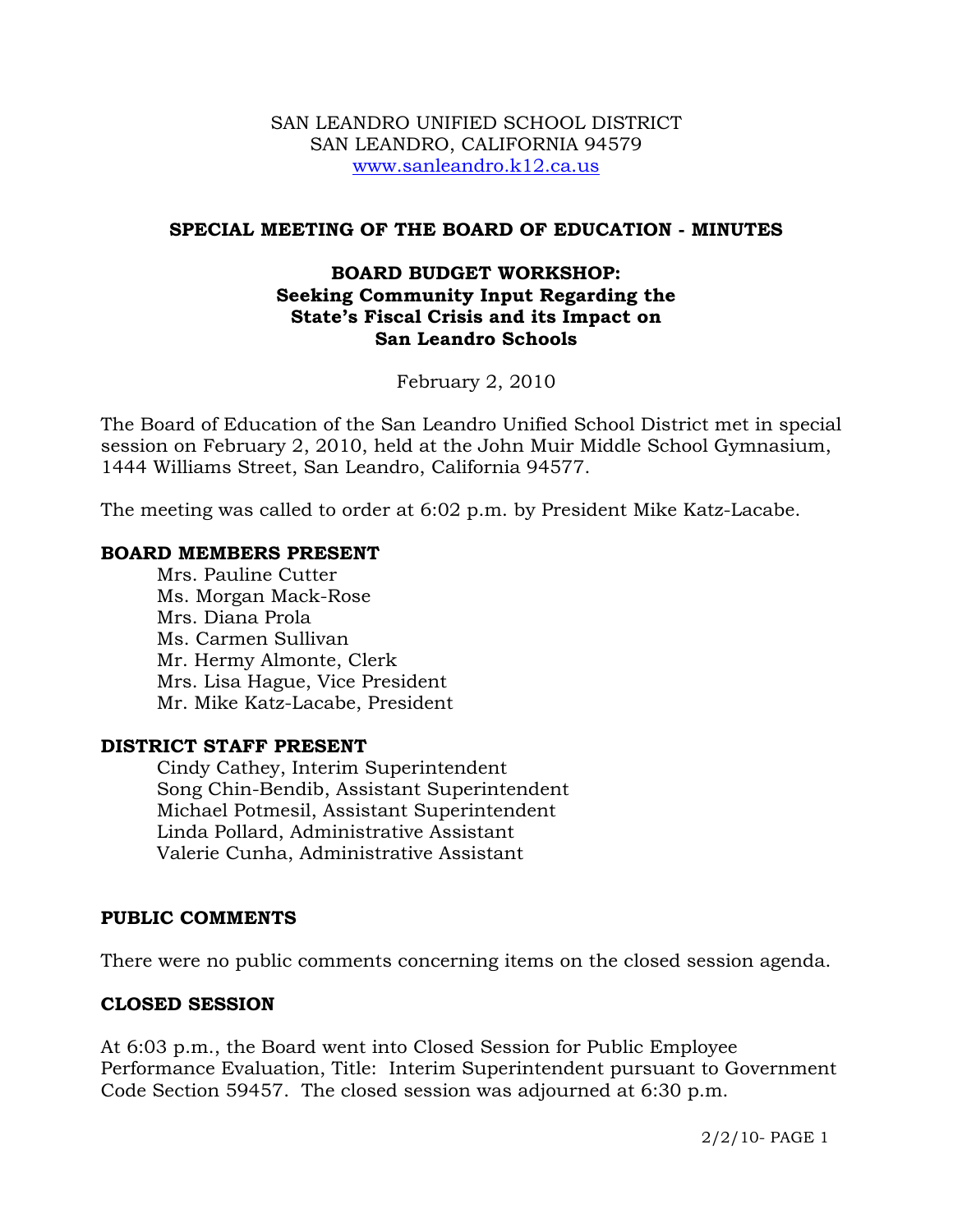The Board returned to open session 6:35 p.m. with the Pledge of Allegiance to the Flag. President Katz-Lacabe said that the Board had been in closed session where no action was taken.

# **BUDGET WORKSHOP**

The San Leandro Unified School District, like all other districts across the state, is faced with making drastic budget reductions due to the state's fiscal crisis. Under the Governor's proposed budget, reductions for 2010-2011 are estimated to be \$2.7M to \$3.1M. A budget cut of this magnitude will have a grave impact on the programs and services to our students.

Tonight, the Board of Education and the Interim Superintendent sought input and ideas from the community regarding priorities and suggested reductions. A brief PowerPoint was shared outlining the purpose of the meeting. The community had the opportunity to review the budget situation facing SLUSD, understand program and staffing costs, and break into small groups, led by a school board members and District staff, to discuss potential reductions such as cutting funds for high school athletics, teaching positions and raising class sizes in kindergarten through third grade. Other suggestions included eliminating a staff development day, cutting clerical jobs at the District Office, and staff at the adult school.

The information gathered at this workshop will be used to inform the Board of Education as they make the difficult budget reductions that must be made in order for the District to have a balanced budget. No decisions were made at this workshop.

It was also noted the decision regarding final cuts would be made at a Special Board meeting scheduled for February 23, 2010, at the Bancroft Middle School Gymnasium at 6:30 p.m. The community was encouraged to attend.

Following the breakout session, the Board reconvened the meeting at 7:49 p.m.

President Mike Katz-Lacabe thanked everyone for coming and participating in this very difficult and painful process.

# **PUBLIC TESTIMONY ON NON-AGENDA ITEMS**

 Mark Hamilton, San Leandro High School counselor, addressed the Board on behalf of the high school staff, noting that in light of the increased amount of traffic that most likely will be generated by the opening of the 9th grade campus in the fall, he was urging the Board and school district to work with the City and explore installing a traffic light at the corner of 136th Avenue and Bancroft Avenue.

## **BOARD MEMBER COMMENTS**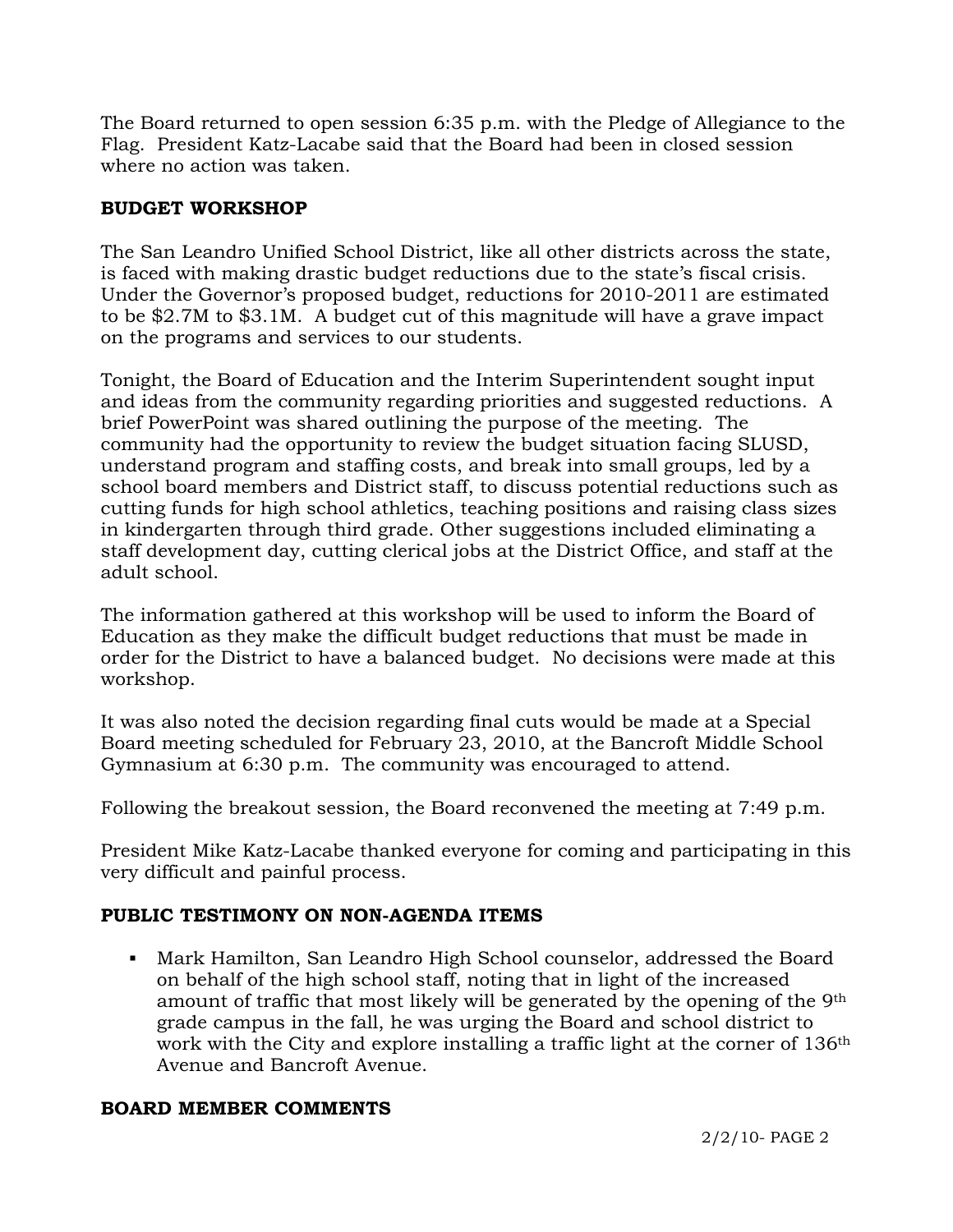The Board thanked staff who helped make the workshop possible by providing an opportunity for parents, teachers and staff to offer their opinions on where to make cuts for the next school year.

- Trustee Sullivan thanked all of those who attended the African American, Latino Educational Summit on Saturday, January 30, 2010, at San Leandro High School, noting that the event was very successful and Trustees Mack-Rose, and Cutter were in attendance. Trustee Sullivan commented that the San Leandro High School Parent Equity committee is hoping to continue in this effort to educate middle and high school students on exploring options available after high school, including both career paths and higher education.
- Trustee Mack-Rose commented that as depressing as the budget is, she was feeling hopeful and positive that as a District, we will be able to move forward as a whole, because there is genuine concern.
- Trustee Cutter felt that the information collected this evening will be very valuable and will give the Board a better sense of what things are important.
- Trustee Prola commented that this was a process that needed to be done, and while it wouldn't be solved tonight, it made people aware of the magnitude of the problem.
- Trustee Katz-Lacabe encouraged the community that, if they don't want school budget cuts, to contact their legislators Ellen Corbett, and Mary Hayashi, and Governor Schwarzenegger.